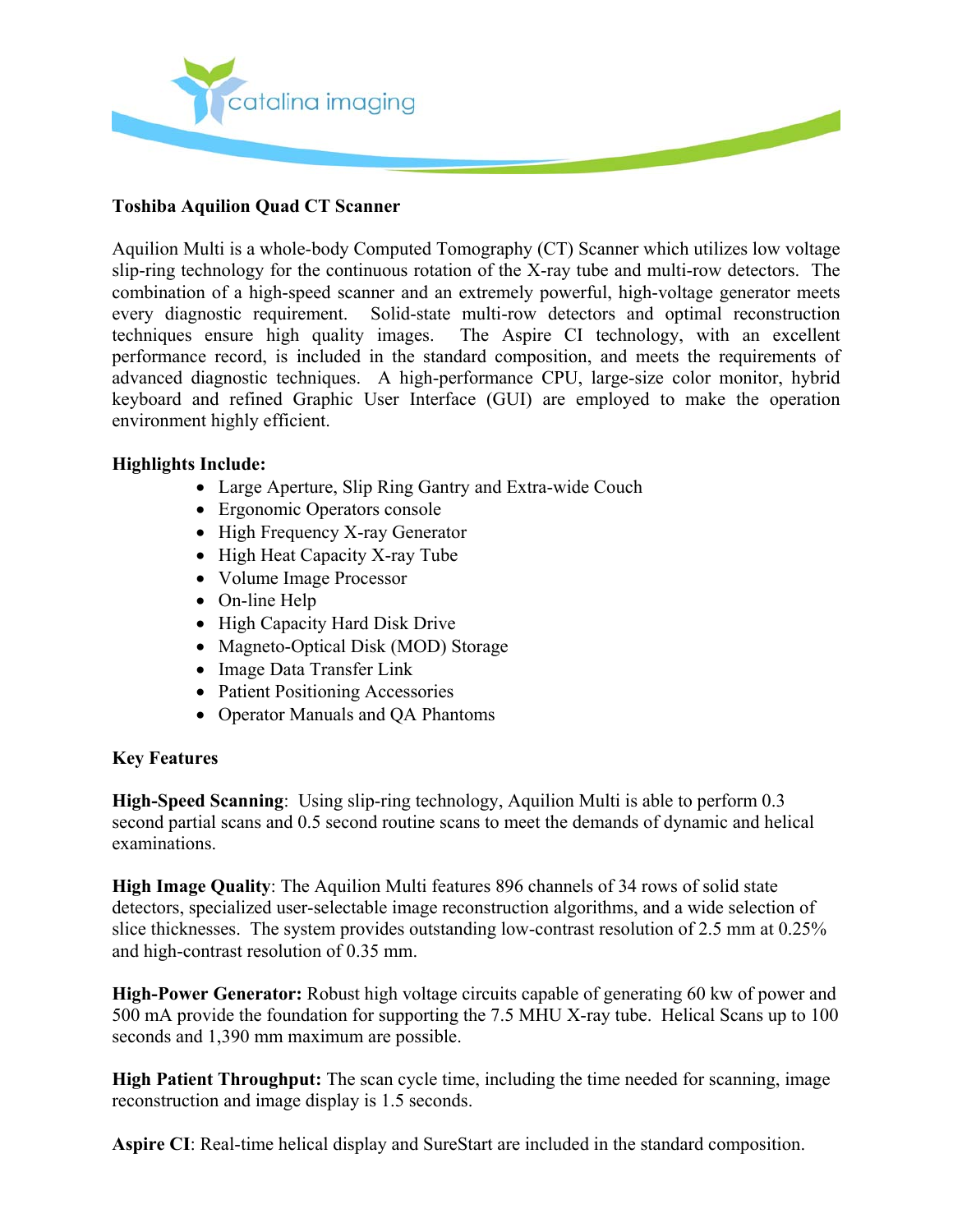**Easy Operation:** Operations are easily performed using the 21-inch color monitor, mouse and hybrid keyboard. The eXam Plan makes it possible to scan automatically by programming the scanning procedures, including VoiceLink which can record the vocal instructions of the Operator.

## **EQUIPMENT DESCRIPTION**

### **Aquilion Multi Gantry**

The Aquilion Multi gantry uses rotate-rotate (third generation) design to provide accurate alignment between beam and detector for more precise image data.

A low-voltage slip-ring assures reliable, continuous power and signal transfer. Digital signal transmission from the gantry is accomplished using innovative optical coupling technology. The generator is located inside the gantry to conserve space.

A 72 cm patient aperture with deeply contoured front and back openings provides maximum patient access, valuable for trauma patients and interventional procedures.

The system is calibrated for five scan fields of view (18, 24, 32, 40, 50 cm) for accurate Hounsfield number reconstruction when scanning a wide range of patient sizes.

Controls on each side of the gantry allow ready access to all gantry and table controls for easy and accurate patient positioning. Gantry and table positioning can also be controlled from the scanner console.

Three laser alignment lights, built into the front of the gantry, make accurate patient positioning fast and reproducible.

A wide range of scan times (0.3 partial rotation; 0.5, 0.75, 1, 1.5, 2, and 3 seconds full rotation) provides great flexibility for optimizing image quality. Lung and cardiac examinations may benefit from reduced motion artifact with 0.3 and 0.5 second scan times. A 3 second scan time assures high mAs for scans of exceptionally large patients.

A gantry tilt range of  $\pm 30$  degrees provides the flexibility to align difficult anatomical structures to the acquisition scan plane for improved image quality and patient comfort and cooperation.

Slice Thickness selections of 4x0.5 mm, 4x1 mm, 4x2 mm, 4x3 mm, 4x4 mm, 4x5 mm, 4x8 mm, and 2x10 mm provide a wide range of flexibility to optimize imaging results.

A series of patient quide lights on the top of the gantry indicate when X-rays are on and how far the scan has progressed. A green light confirms when the patient may resume breathing.

#### **Couch**

A 47 cm wide metal-free ClearVue Couchtop provides ample room to position patient and any life support equipment. The couch top can be lowered to 30 cm (12 inches) from the floor for conveniently transferring patients, especially the elderly and young children.

A horizontal stroke of 1,820 mm and a scanning range of 1,430 mm facilitates scanning, even of tall patients.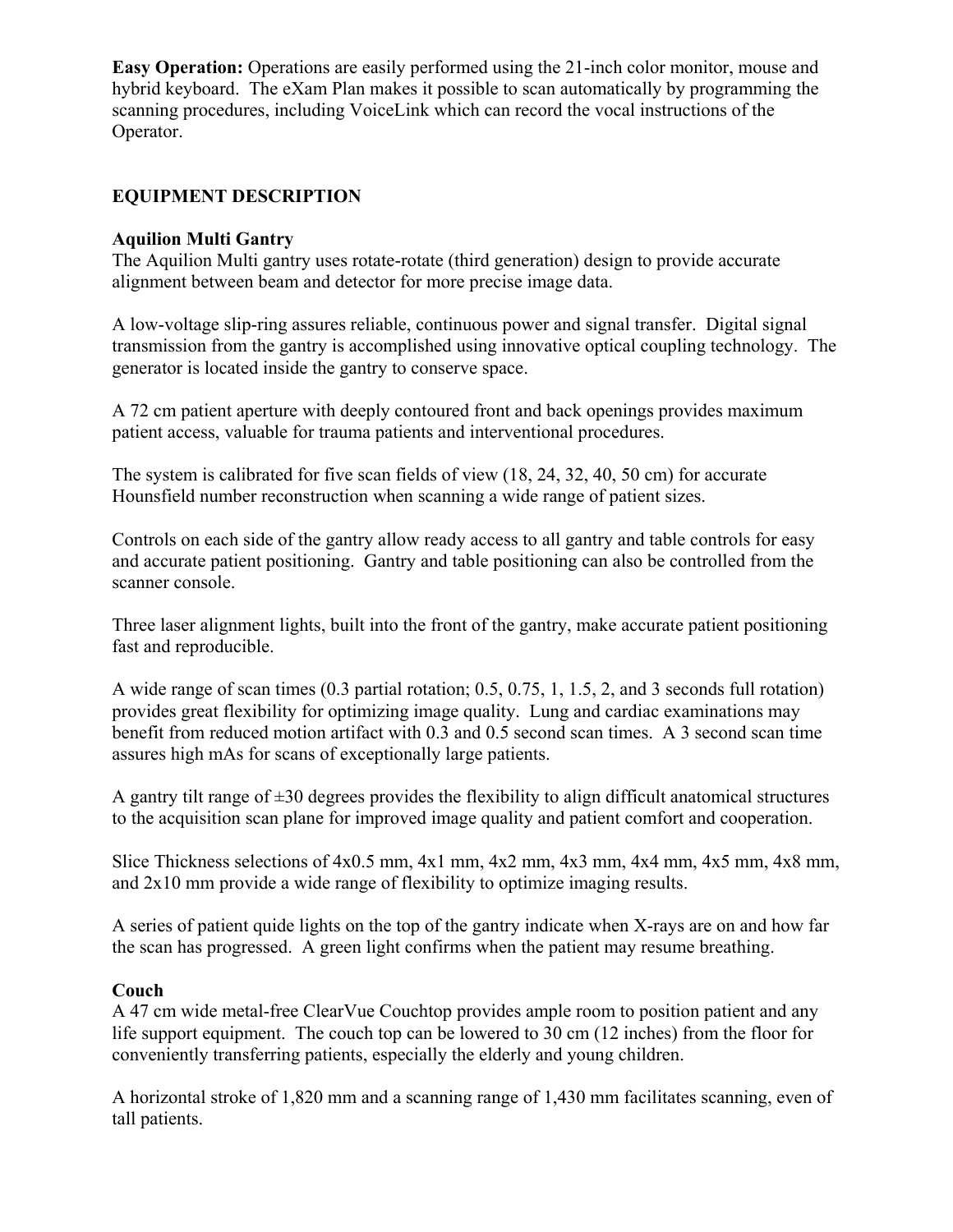Table incrementation can be manually controlled by the operator from both the gantry and console, or automatically programmed by an eXam Plan protocol.

The couch top can support up to a 450 lb load while maintaining accuracy of  $\pm 0.25$ mm.

## **Aquilion Multi Console**

The console consists of hybrid keyboards, mouse, monitors and Navibox. The console controls the entire system including power on/off operations and is used for image display. Functions included in the console are:

- Selection of scan parameters
- Scanoscope control
- Remote control of Couchtop movement
- Gantry tilt
- Window level and window width adjustment
- Other various mouse-operated image processing functions

High line rate 21-inch color monitors display images in a  $512 \times 512$  or 1024 x 1024 matrix. CT number display ranges from -1,024 to +8,191.

The system supports up to 32 VoiceLink commands which are recorded in any desired language and digitally stored on site. Voice commands can be included in all eXam plan protocols for automatic playback during the exam.

Window width and level are continuously variable. Three preset windows can be stored in the eXam Plans.

## **X-ray Generator**

A powerful and robust 60 kw generator supplies up to 500 mA for low-noise images even in high attenuation situations. The generator is located inside the gantry to conserve space. Available tube current ranges from 10 to 500mA with 10 mA increments for fine tuning X-ray output to clinical needs.

Multiple kV selections including 80, 100, 120, and 135 kV for optimally scanning a wide range of anatomy.

## **X-ray Tube**

The Aquilion Multi is equipped with the MegaCool X-ray tube. This compact, highperformance tube was designed specifically to minimize tube cooling delays in heavy patientload conditions using the half second scan time.

The MegaCool X-ray tube has dual focal spots and an anode capcity of 7.5 million Heat units. It can dissipate heat at 1.386 MHU per minute (maximum).

The MegaCool DF achieves this by employing proprietary G-Shaft, anode grounding PureFocus and Dual Fluid cooling technologies.

The G-Shaft supports the anode on both sides to provide stability at half second rotation speeds and provides two pathways for heat dissipation.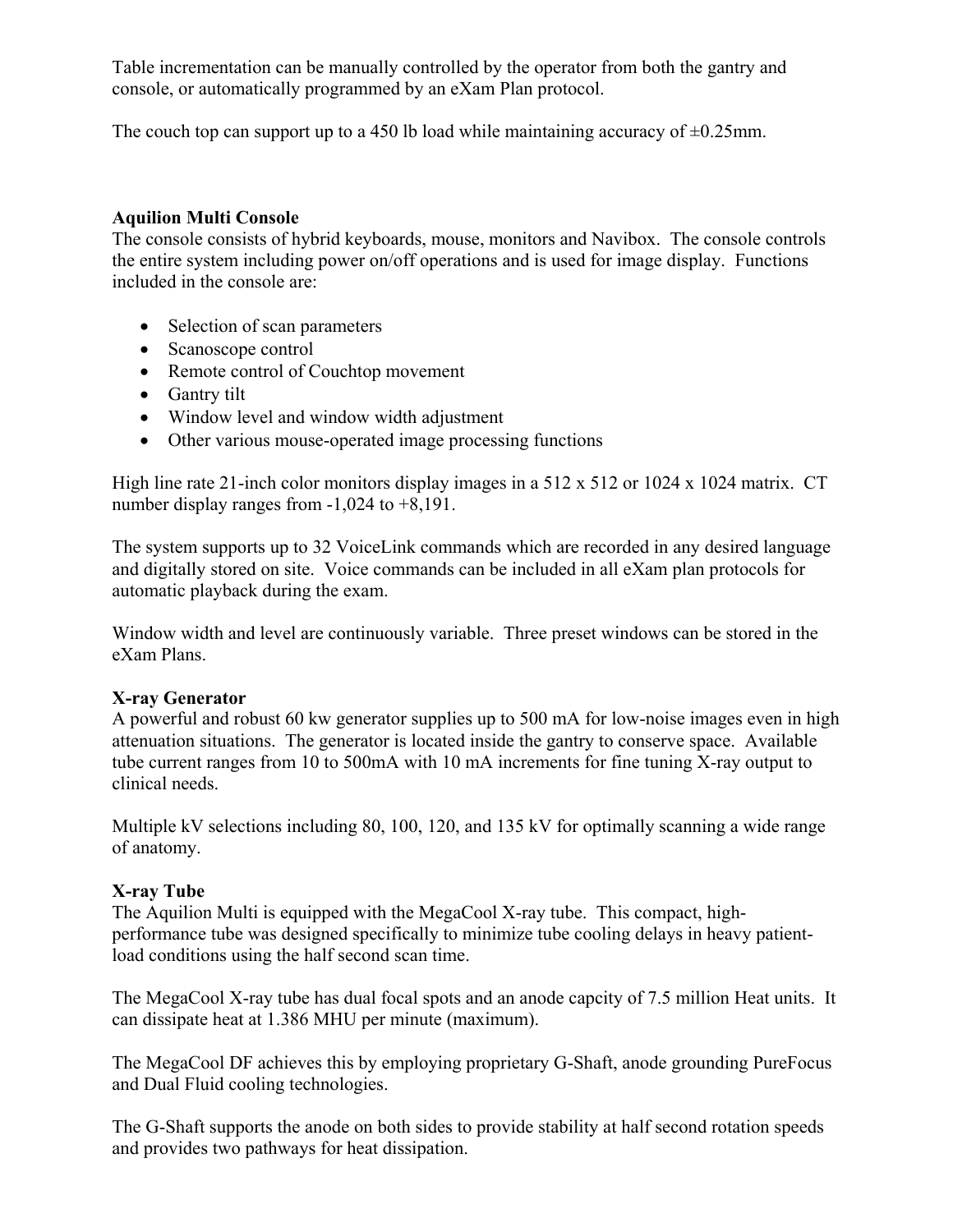PureFocus is a unique collimator that absorbs scattered electrons that represent up to 30% of the heat load in a conventional tube.

Cooling is enhanced by pumping fluid through the tube to an air heat exchanger mounted in the gantry. A second proprietary fluid is circulated adjacent to the most heavily heat loaded area on the tube. This "Dual Fluid" technology requires no external cooling device.

## **Detectors**

A highly stable solid-state detector array is responsible for the excellent low contrast resolution of 2.5 mm at 0.25% contrast at 250 mAs. This ensures that clinical images present the maximum amount of diagnostic information available.

A total of 896 detector channels in the XY plane (18.3 detectors per degree) and 34 rows of detector elements along the Z axis provide 14.5 lp/cm spatial resolution at 2% MTF for visualizing fine detail. A reference detector is located near the beam source.

A rate of up to 1,800 views/second produce finely detailed high resolution images.

# **Computer**

Ten microprocessors to support system functions for user convenience and scanner speed. The main controlling CPU is an SGI workstation. Simultaneous tasks include scanning, reconstruction, display, archiving and filming. Images for a new case can be acquired while reviewing another case while yet another is being filmed.

The main computer platform consists of two Silicon Graphics workstations employing sophisticated central processors. Additional microprocessors are located within the workstation, and throughout the scanner to handle ancillary functions and facilitate multi-tasking. The computer uses a 64 bit bus. Reconstruction, simultaneous scanning, reconstruction, display, archiving, and filming. Ultra-fast hard disk capacity of 45 GB allows rapid access to 16,000 images and up to 4,000 gantry rotations of raw data.

An erasable magnetic disk drive (2.6 GB) rapidly and cost effectively archives up to 9,600 (512 x 512) images per disk. Images are transferred at a rate of 2-4 seconds per image. Magnetic disks are able to store 600 rotations raw data files.

# **ACR-NEMA DICOM 3.0 Storage SCU**

The ACR-NEMA DICOM 3.0 storage SCU (PACS) interface allows the CT scanner to export images out onto a network. This feature consists of software only and utilizes pre-existing Ethernet ports on the CT scanner to connect to a coax-Ethernet-based network running TCP-IP communication protocols.

Image format and transfer commands conform to DICOM 3.0 standards. Image studies can be sent out in batch. The system can be set to automatically transfer images out to the network after an exam is completed.

# **ACR-NEMA DICOM 3.0 Print SCU**

The DICOM3 Print SCU system allows the CT system to send image data that has been acquired and reconstructed to a film imager via Ethernet in conformance with the DICOM3 (Digital Imaging and Communications in Medicine v3.0) standard.

# **ASPIRE CI: Continuous Imaging**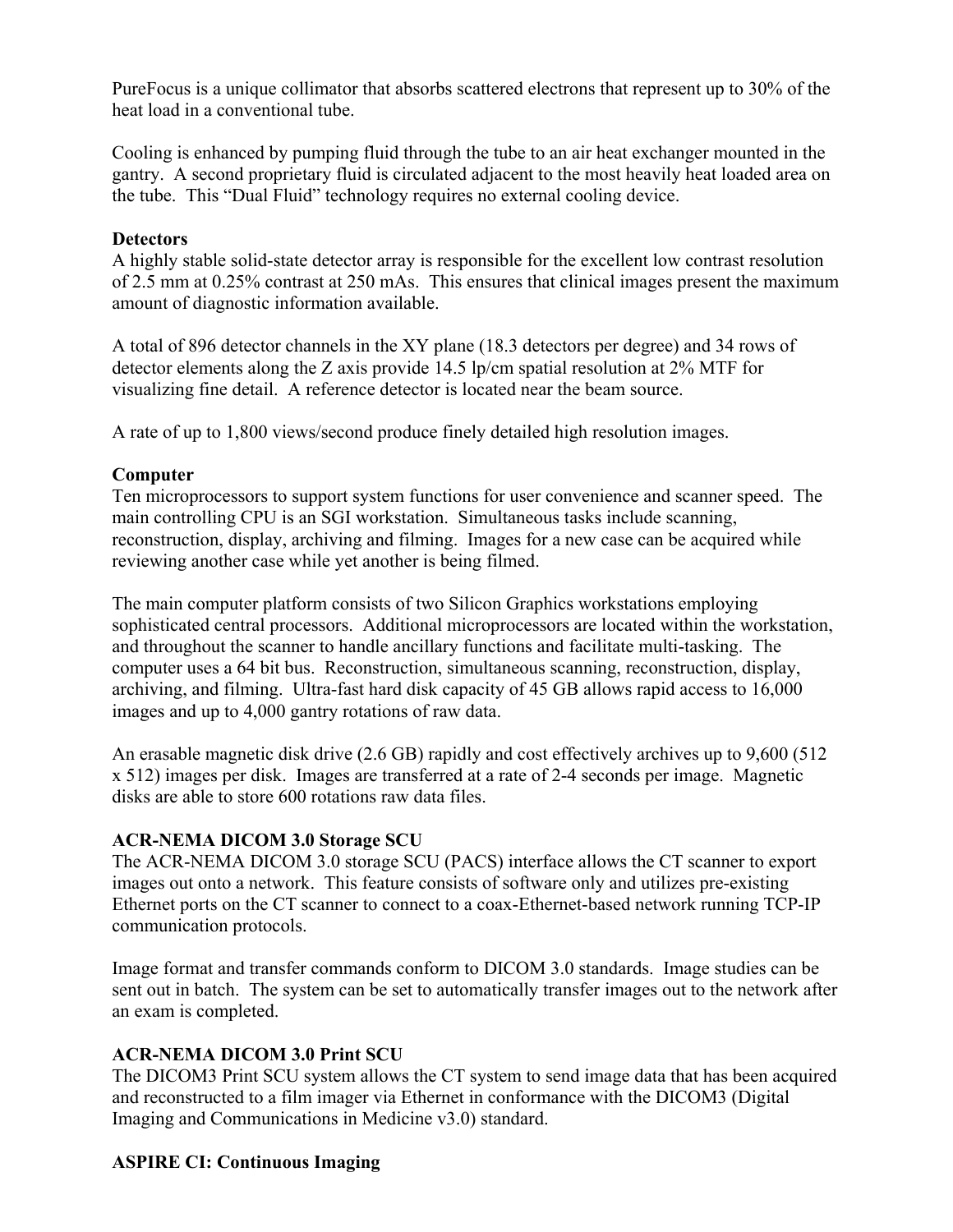Continuous Imaging provides the ability to view a helical scan at 8 frames per second (512 x 512 matrix). This immediate image feedback allows the operator to more rapidly assess if a scan is proceeding as planned and covering the area of interest. This can reduce unnecessary radiation dose to the patient while increasing CT scanner throughput and productivity.

## **ASPIRE CI: SureStart Contrast Monitoring**

SureStart provides the ability to monitor contrast media at a selected target and to automatically delay the start of a Helical scan until a pre-set concentration threshold is achieved. Alternatively, the operator may manually begin the helical run after the contrast is seen to have arrived at the target. This capability allows the operator to optimize vessel and organ opacification, and potentially to reduce the volume of contrast material used without compromising image quality. During Continuous Imaging, SureStart updates the image display at a rate of 8 frames per second.

### **Patient Management**

Individual patient information can be entered at the time of examination, or in advance into an on-line Patient Appointment file to make actual patient scanning proceed as quickly as possible.

### **Scanogram**

The Aquilion Multi performs a Scanogram, a digital projection radiograph, for planning the axial and helical scans in the shortest time possible. The Scanogram can be up to 139 cm in continuous coverage which is useful for planning multiple helical exams and for trauma patients. Scanograms can be acquired with the X-ray tube at default positions of 0, 90, 180, or 270 degrees or at any arbitrary angle in 5 degree increments for optimum scanning flexibility. Scan planning is carried out with on-screen graphic overlays of the Scanogram which are used interactively to select and adjust scan slice helical coverage area(s), voice command insertion time(s), gantry tilt, reference position, plan number, Image number, and fields-of-view.

#### **Image Management**

Images can be stored on hard disk, magnetic optical disks or transferred via an Ethernet connection to other storage devices or image networks. Image order can be sorted by a number of options, including image number, table position, gantry tilt, scan time, for the most useful presentation of stored information.

## **Image Display**

Images can be displayed in multiple formats ranging from 1 to 16 frames per screen. An inset Scanogram can be overlaid for quick reference marking. Images can also be added, subtracted, rotated and filtered. Window width and level can be adjusted non-linearly, accommodating up to six built-in curves and six user-defined curves.

#### **Image Quality Enhancement**

**Automatic 2-pass Beam Hardening Correction (BHC):** Compensates for the non-uniform beam hardening effect of bone for more accurate reconstruction. Although useful throughout the body, the most significant image quality improvement is seen in the brain, with reduction of streak artifacts in the posterior fossa and elimination of cupping artifact in the mid-brain.

**Raster Artifact Suppression Protocol (RASP):** Dramatically reduces artifacts caused by nonuniform attenuation, such as in the shoulders and pelvis. RASP may be applied in postprocessing.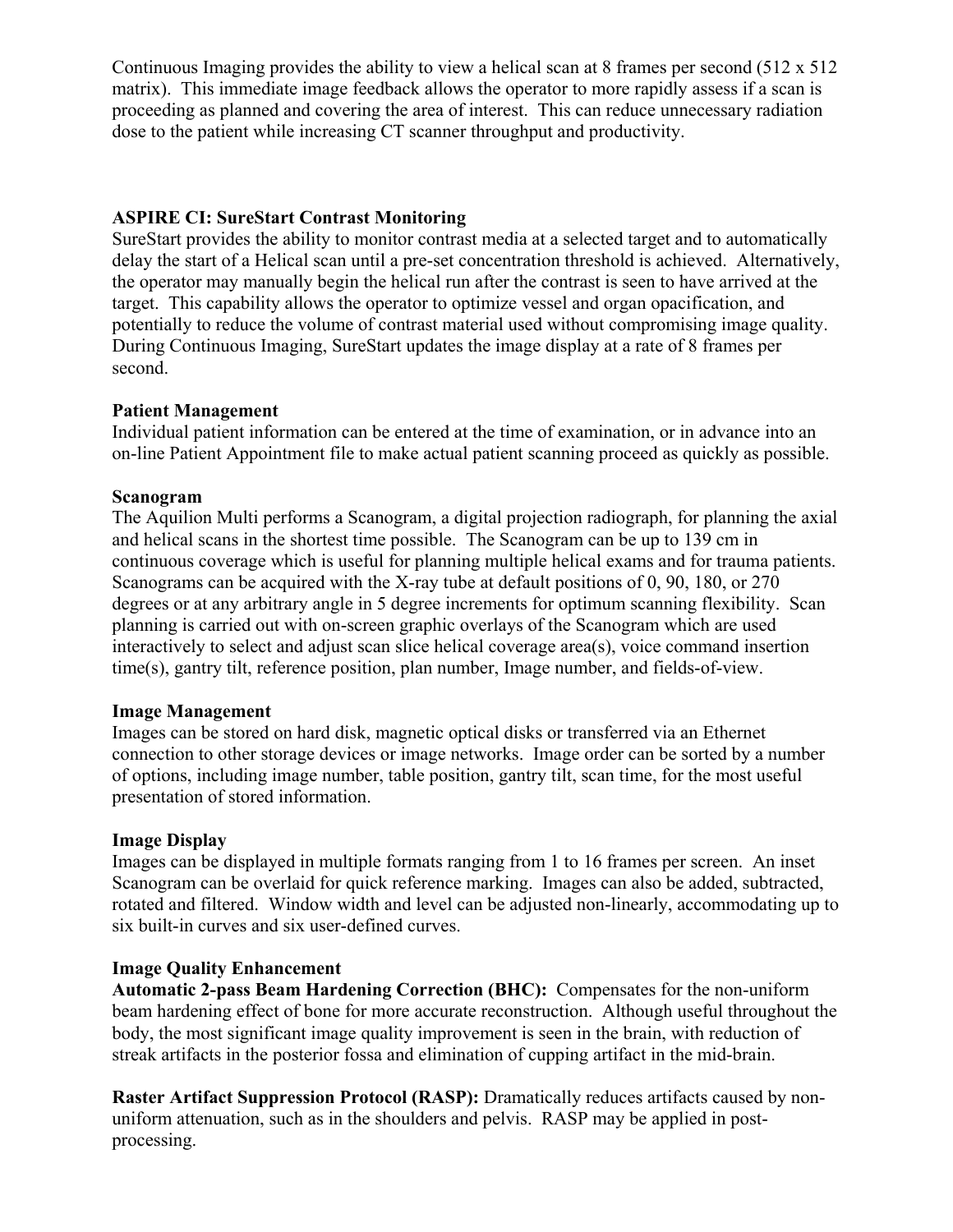**A New Automatic Patient Motion Correction (APMC):** Reduces streak artifacts caused by movement of high-contrast interfaces, such as air, contrast or metal, during scanning. APMC is especially useful for scanning trauma or sedated patients who cannot co-operate.

Over 20 reconstruction algorithms, grouped by anatomical application, are provided for customized image reconstruction according to the diagnostic information needed or physician preference.

## **Helical Scan**

Provides continuous data collection while moving the couch top to obtain a seamless volume of raw data from which slices can be reconstructed at any point along the patient axis.

- Completely integrated into the system's eXam Plan protocols.
- Includes the following helical scan modes for maximum utilization: Single phase (one single acquisition). Multiple Phase. Two or more helical acquisitions in the same or opposite directions. Interscan delay can be set as short as 5 seconds. A complete sequence, including up to 10 Helical scans with pre-set delays, can be programmed as a single eXam Plan. Any Scanning parameter, such as slice thickness, table speed or mA can be changed between runs. Useful for observing multiple contrast phases following a single injection. Helical and conventional scans can be combined into one eXam Plan protocol.
- Helical data reconstruction employs the MUSCOT algorithm, which markedly reduces artifacts while providing unparalleled flexibility in operator selected parameters. Seven helical pitches, ranging from 2.5 to 6 are available. Images may be reconstructed at any point within the scanned volume, and with image thicknesses ranging from nominal up to 5 times that value. Image raw data may also be stacked, to further reduce partial volume artifacts or to decrease the number of images to be archived. Helical images also may be zoom reconstructed from raw data to increase in-plane spatial resolution.
- Scanning region can be prescribed graphically from the Scanogram image.
- Helical rotation speeds of 0.5, 0.75, 1.0 or 1.5 seconds/360 $^{\circ}$  can be selected.
- Allows helical pitches of 2.5, 3.0, 3.5, 4.5, 5.0, 5.5, and 6.0
- Table movement is variable from 0.5 to 100 mm/sec. In 0.1 mm/sec. Increments for full helical scanning flexibility.
- Slice thicknesses include:  $4x0.5$  mm,  $4x1$  mm,  $4x2$  mm,  $4x3$  mm,  $4x4$  mm,  $4x5$  mm,  $4x8$ mm, and  $2x10$  mm.
- Maximum continuous X-ray-on time is 100 seconds.
- Maximum Continuous coverage is 139 cm.
- Maximum program duration is one hour.

# **MultiView**

MultiView uses fast multiplanar reconstruction and batch mode specifically for multislice data sets. Planar images are reconstructed at different angles for better anatomical visualization. All three orthogonal images (coronal, sagittal, and axial) are displayed in real-time for immediate viewing. Positioning the cursor on any image automatically generates the corresponding orthogonal images.

# **3-D Imaging**

The system provides excellent quality shaded volume rendering three dimensional images. Zooming and panning over the 3-D surface is provided, and distance measurements may be performed. Features include:

3-D Surface Display 3-D Shaded Volume Display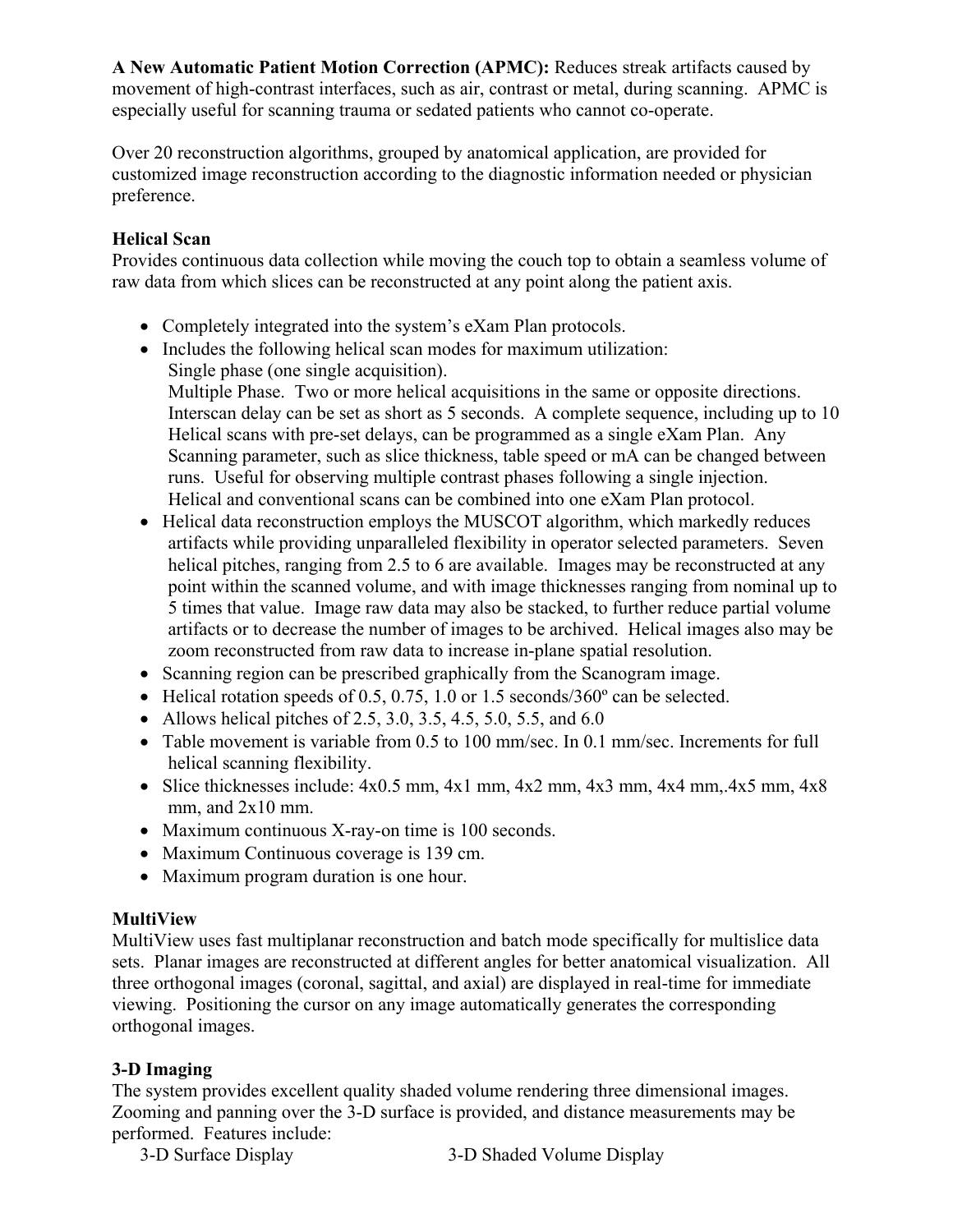Maximum Intensity Projection (MIP) Minimum Intensity Projection Intensity Volume Rendering

## **Quantitative Analysis**

- Profile display of CT numbers along a selected line in the axial plane.
- Distance measurement and display.
- CT number display.
- Histogram display graphically plots CT number distribution for a region of interest (ROI). Quickly provides measure of image noise.
- Circulatory Function Analysis fits a curve to CT number changes over time for a selected RIO.
- Functional images can be based on peak height, peak time, appearance time, area under curve, mean transit time,  $2<sup>nd</sup>$  moment, and transit time.
- ROI's can be rectangular, circular or irregular shape.

### **Image Manipulation**

- "Vari-area" allows for the pre-selection of a region of interest for zooming, using raw data for immediate post-scan display.
- Zooming of raw data for greater sharpness of detail.
- User defined post-processing filters for edge enhancement and smoothing.

### **Annotation**

- Four lines of comments and arrow display.
- 36 exam information fields are available and can be selectively masked or shown, depending on specific site requirements.

## **Exam Plan Protocols**

360 individual eXam Plan protocols can be custom programmed to allow for automatic execution of exams based on anatomy or individual physician preference. Virtually all system parameters can be programmed into the protocols, including: mA, kV, scan time, field-of-view, patient position and posture, vari-area, slice thickness, table top speed/incrementation, scan mode(s) (Helical, Scanoscopy, Scan&Scan, Scan&View, Dynamic), reconstruction modes (s), convolution filters(s), image filters, window/level presets, auto filming, voice command(s), scan start delay, interscan delay(s), auto archive, auto enlargement, reference position, multiple reconstruction.

- The names of the eXam Plans are displayed on the screen and can be directly accessed by clicking on the display.
- EXam Plans can be temporarily modified on-the-fly to adjust to varying needs as they arise.
- Exam Plan sets can be stored on MOD disks and copied to other Toshiba scanners.

## **Archiving**

- Image data and raw data can be protected to prevent accidental erasure.
- Raw data can also be stored on, and retrieved from MOD providing the capability or reconstructing images using different parameters, such as slice position or reconstruction algorithm.

## **Filming**

• Filming can be executed at any time.